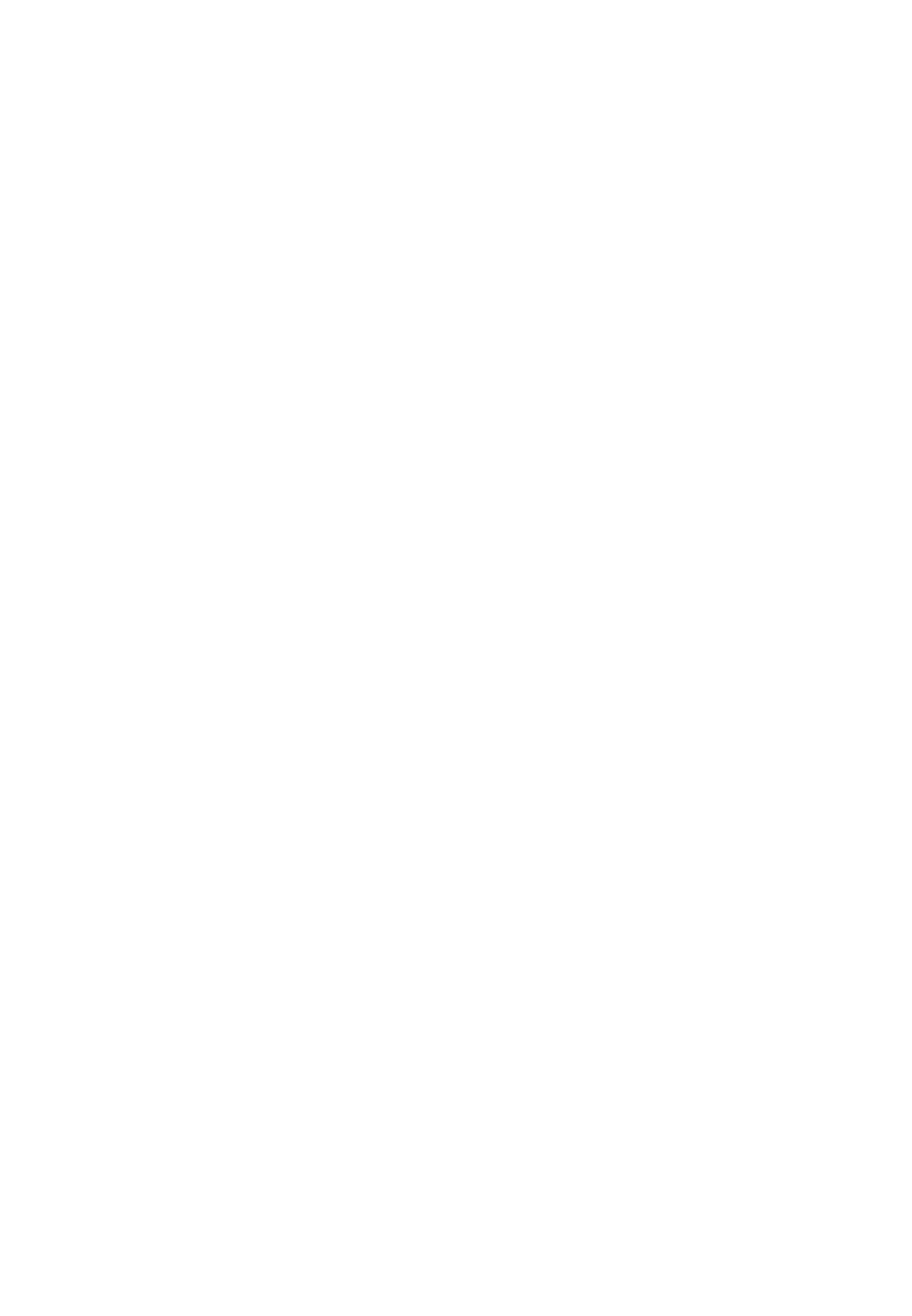### **1. Introduction**

The Gothic novel as such emerged as a separate genre in England during the second half of the 18<sup>th</sup> century in reaction to the rationalism of the Age of Enlightenment. However, many of its hallmark tropes and ideas are still omnipresent in today's fiction, across many media (Edwards, 2017, p. 71). With the themes of mystery, terror, and horror seemingly being the most universally fascinating for the readers across the countries and centuries, it is not surprising that the supernatural themes, including haunted houses, ghosts, or vampires, have never lost their popularity. This is visible when one considers the reboots and retelling of classic stories with the release of highly anticipated *Vampyr* and the newest official Lovecraftian retelling of the *Call of Cthulhu* RPG video game in 2018, or the release of *Blair Witch* in 2019. However, the Gothic does not need to involve supernatural elements. What seems even more characteristic is the theme of returning past, the instability of memories, psychology of the villain and criminal, but also subversion and play with opposites, especially with gender roles understood in a binary manner, which allow to point out the transgressive qualities of the Gothic (Spooner, McEvoy, 2007, p. 1).

The Gothic plays a game with its recipients − whether they are literary readers, the audience of movies and TV series, or video game players − by letting them share the uncertainty with main characters. The texts hide certain elements, bend the rules of what is known and expected, causing the players to share the characters' anxieties. The transgressiveness encountered in the Gothic – understood here as crossing of the boundaries of the genre and of the expectations towards the relationship between the text and its user – seems to share certain similarities with the video game medium. The latter, due to its interactive nature, requires a higher level of engagement on the part of players. Therefore, players always have two roles: on the one hand, as active participants deciding on the behavior and decisions of the characters they direct, but on the other hand, as passive recipients of the story created by the game developers. Crossing boundaries is therefore inscribed in the character of the game − one could even be tempted to say that the player is a ghost haunting technology, an invisible poltergeist supporting the main character's actions.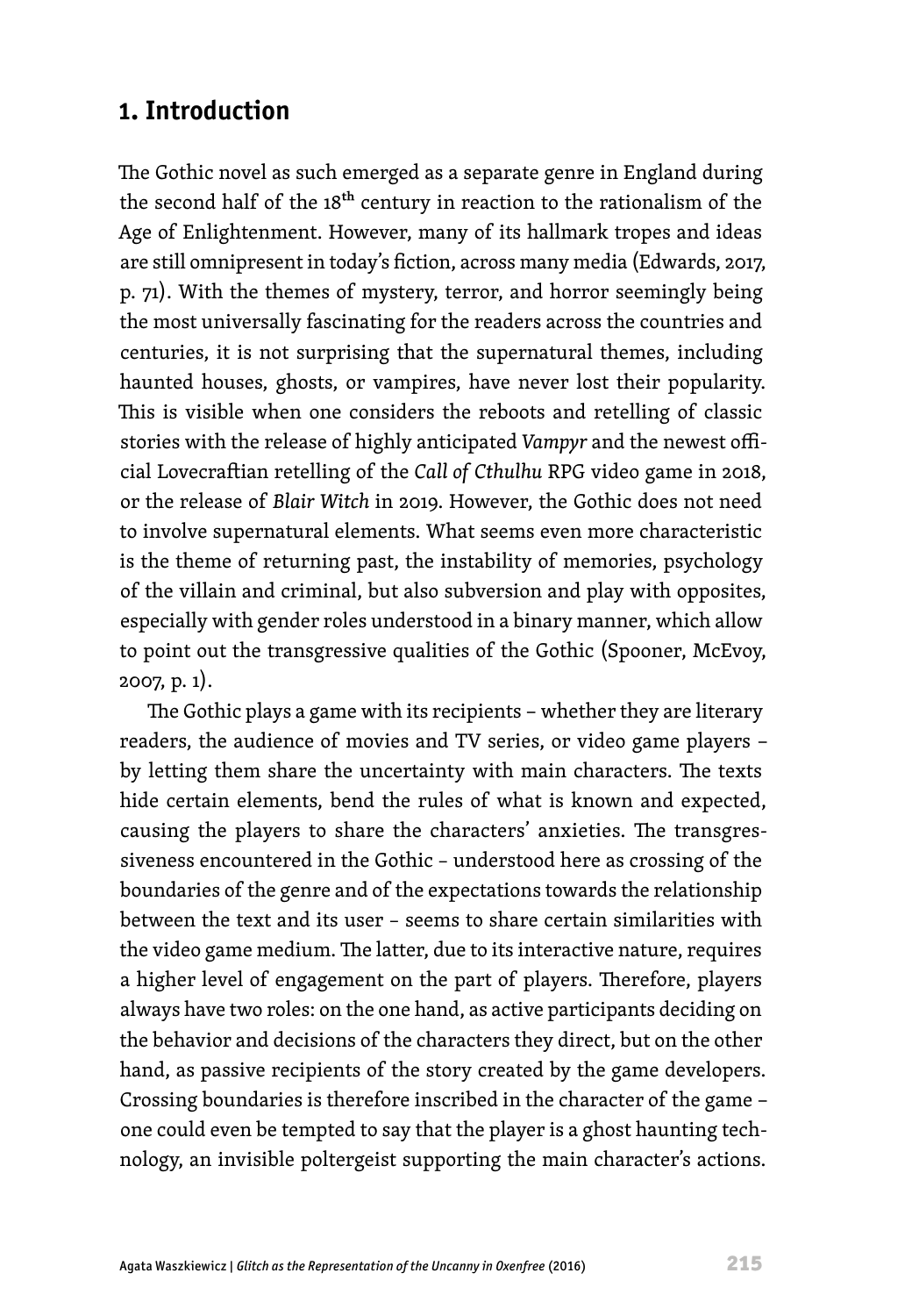The Gothic adapted well to the video game medium with the very first horror game, *Haunted House*, released for Atari as early as in 1981 (Therrien, 2009, p. 30). Currently, horror and Gothic themes are easy to find among different game genres (Therrien, 2009, p. 32). This popularity could be linked to the particular, active form of engagement of that medium.

The participatory character of the video game player's experience has already been well researched (Aarseth, 2007). Currently, it seems to be quite common for publishers to advertise their titles by focusing on how much freedom they give to the players. Thus, the so-called "open world" or "sandbox" games offer a vast number of quests without a predefined order in which they should be played, while many narrative games promise that the players will have agency over the events and be responsible for the endings. On the other hand, the role-playing genre developed a robust system of customizing one's own character, giving players full control over the appearance of their characters. However, these games are often criticized by players who felt disappointed upon finding out the many constraints these games do pose on the players. In fact, it is difficult to imagine a game without them. Such a thing – or as close to it as one could imagine – might only be possible in a tabletop role-playing game, where the story is equally constructed by the participants and the game master, rather than in a video game, which is programmed and, thus, based on a set of rules. Contrary, perhaps, to the intuition, this does not mean that video games are resistant to transgressions.

In the article, I wish to explore the connection between the aesthetic glitch and the Gothic uncanny, pointing to the ways in which this connection manifests in video games. In order to do this, I analyze an independent game *Oxenfree* (2016) by Night School Studio. This short, narrativedriven game combines elements of the Gothic mystery with a coming of age story. With unique aesthetics, its primarily mechanic relies on the dialogue choices and limited exploration. I will focus primarily on the supernatural element – namely the ghosts – and the audiovisual glitch utilized in its representation. My analysis will show the usefulness of the glitch perceived as a symbol of transgression not only in the Gothic setting but in the video game medium in general. Finally, I will discuss the ludic transgressiveness offered by the *Oxenfree* ending.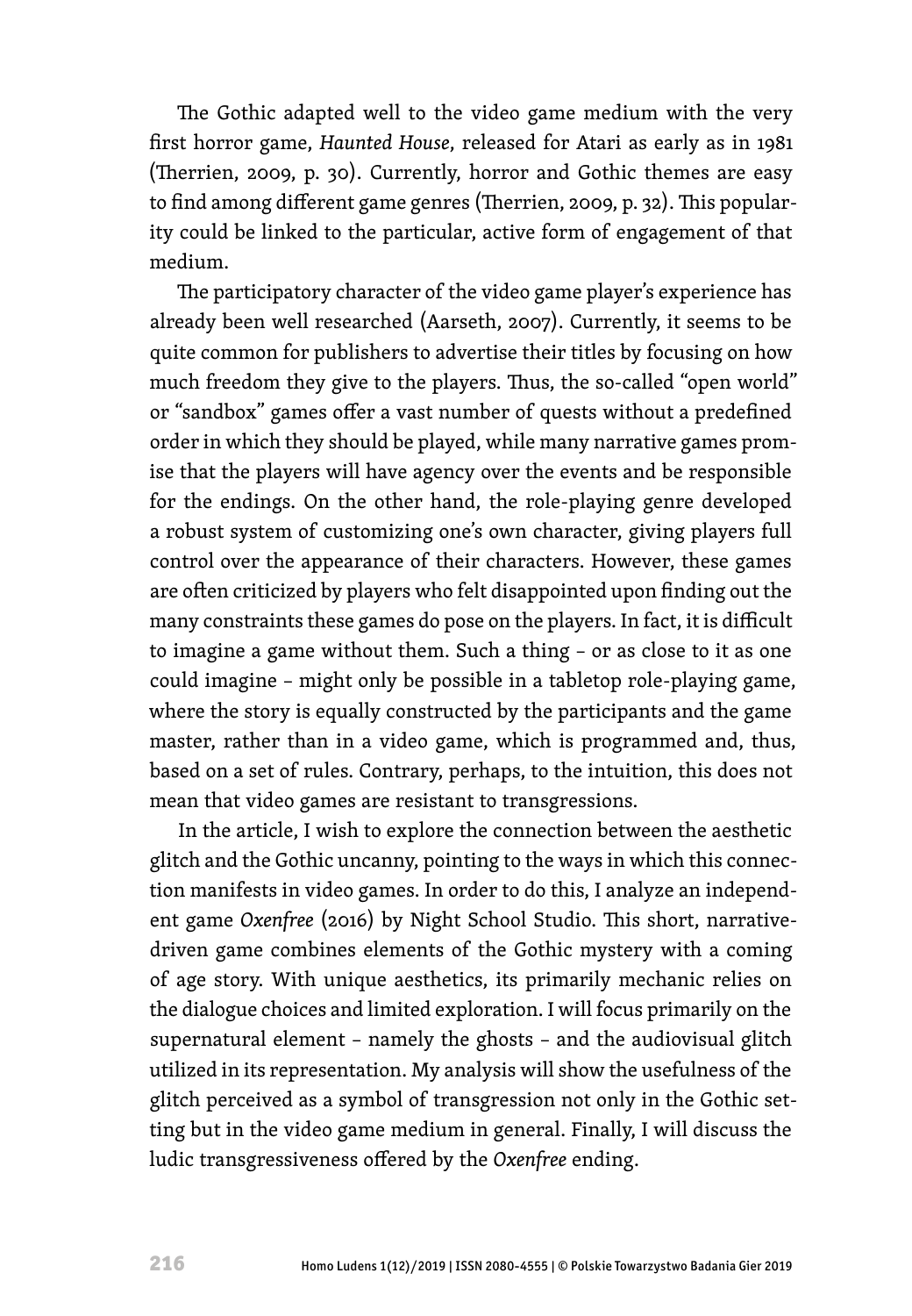## **2. Ghosts and Technology in** *Oxenfree*

The critically acclaimed *Oxenfree* was released in 2016 by the independent Night School Studio. Designed in the 2.5D format where three-dimensional figures move in two-dimensional spaces, it has immediately recognizable aesthetics with simple character silhouettes in soft colors. Embedded in the tradition of point-and-click and adventure genres, which place a strong emphasis on the narrative, history and character development, the main mechanics of the game rely on exploration and dialogue choices. This means that conversations between characters happen outside of the cutscenes and are naturally woven into the gameplay. Through their choices, the players, to a small degree, are able to influence the ending And after finishing the game, the players are presented with diagrams that compare them with the other players.

The player controls Alex, a teenager who ventures on a trip with her friends to spend a weekend on the Edwards Island, which previously was a military base, but now, after its last inhabitant died, it is abandoned and, presumably, haunted. The other characters include Alex' best friend Ren, her new stepbrother Jonas, whom she hardly knows at the beginning of the game, Nony, who can become Ren's love interest, and Clarissa, who used to date Alex's late brother Michael. Unsurprisingly, the latter's death plays a crucial part in the game, and strongly affects both Alex and Clarissa, neither of whom have managed to deal with the loss. Thus, Michael becomes the first ghost of the game, introducing the ominous flashbacks and adding the elements of nostalgia, two common parts of the Gothic genres. The game soon introduces its main supernatural plot – it turns out that the teenagers did not choose their trip destination by accident, but came in search of the island's secrets. The grim, haunted, empty mansion – another Gothic trope – turns out to belong to the recently deceased Maggie Adler who for years has been the island's only inhabitant. What has brought the group of friends here, though, is the rumors concerning the local caves.

Reluctantly at first, Alex decides to assist Ren and Jonas' investigation, just to discover that the stories have been true. Using their radio, they manage to trigger and open an interdimensional rift, causing them and their friends to lose consciousness, only to wake up transported to different locations on the island. The events at the cave cause a number of supernatural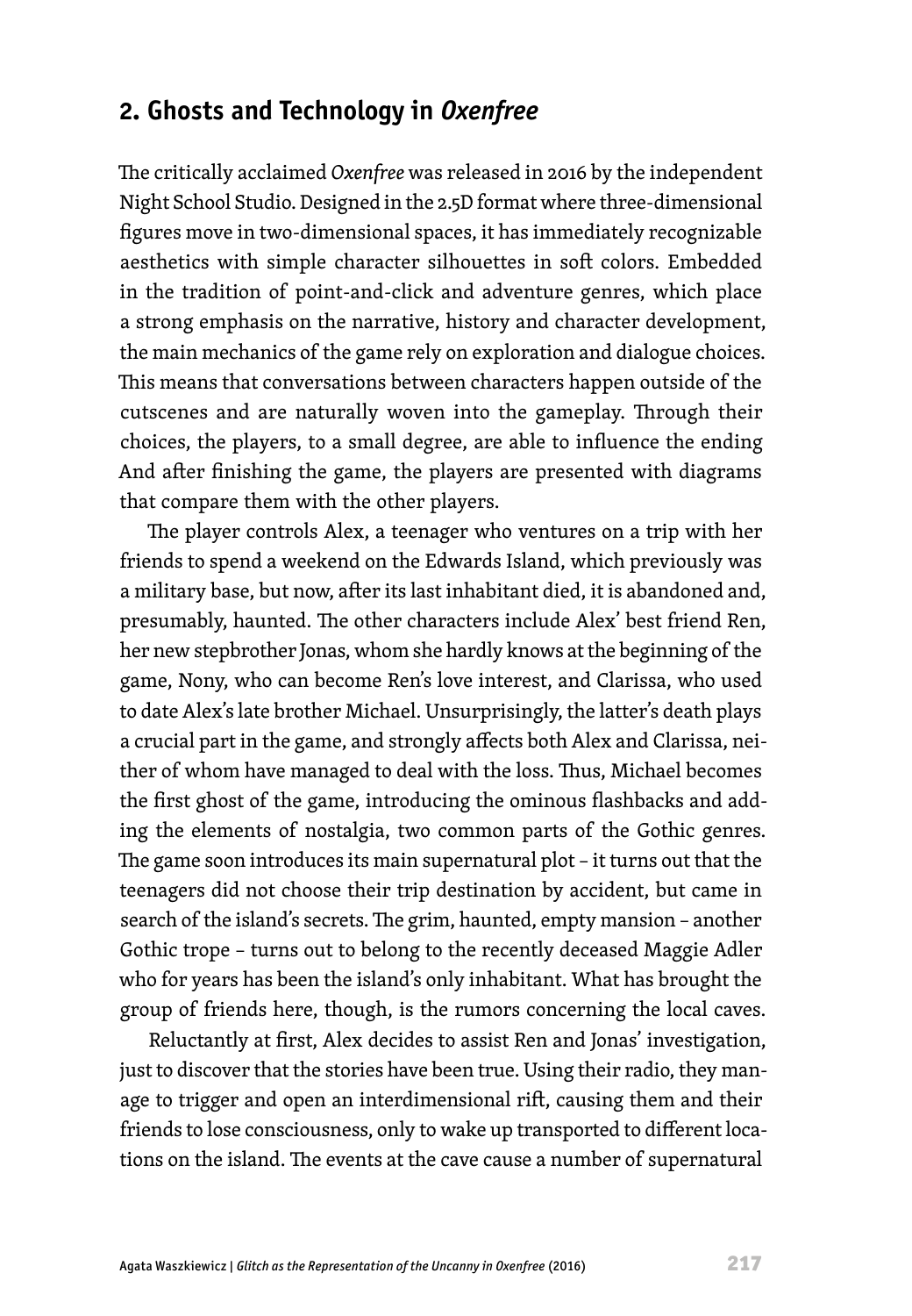occurrences: telekinesis, time loops, ghostly possessions resulting in – temporary – deaths, transgressions between alternative versions of the universe, and radio wave distortions. Later it turns out that the ghosts are the souls of the crewmembers of USS Kanaloa submarine, which was sunk as a result of Maggie Adler's error. The entire crew was transferred to another dimension where they were imprisoned for many years. Vengeful spirits trying to break free from their prison, even, or especially, when human lives are in danger, is one of the common themes in the Gothic genre.

In robotics, the uncanny valley, a term coined by Masahiro Mori (1970, p. 33), refers to the unpleasant sensation felt by humans in contact with the androids which, while humanoid, do not manage to precisely duplicate the human features. With the video game software allowing for more and more realistic graphics, that effect can often become a part of the players' experiences with the game. However, this is just one of the ways in which the uncanny has been associated with technology. Especially in the 1990s rapid technological advancements caused the fear of the unknown future in which computers, robots, and androids would become so advanced that humanity would no longer be able to control them (Allué, 2003, p. 18). The scientific dream of crossing the boundary between the human and the machine is not necessarily just a dream anymore, as shown through, among others, Katherine Hayles' writing on the posthuman (1999). The motif of such transgressions, paired with the fear of contaminated and deformed technology, is, in turn, visible in dystopian visions appearing in many science fiction franchises both in the East (e.g. *Ghost in the Shell*, 1995) and the West (e.g. *The Matrix*, 1999).

In these narratives, the role of glitch is particularly interesting. *The Matrix*, for example, famously incorporated glitches to signal the occurrence of the transgression and the moment when the two environments failed to merge smoothly. Glitch, as an audiovisual representation of the system's malfunction, adequately illustrates the transition between the two states, between "a real and unreal" (Betancourt, 2017, p. 104). Furthermore, paradoxically, glitch brings to the foreground what is usually invisible (p. 7). However, the visible failure usually does not completely stop the digital system; it is rather a signal warning about the error as the system failure remains invisible (p. 44). Therefore, it is important to note the ontological difference between the spontaneous glitch and the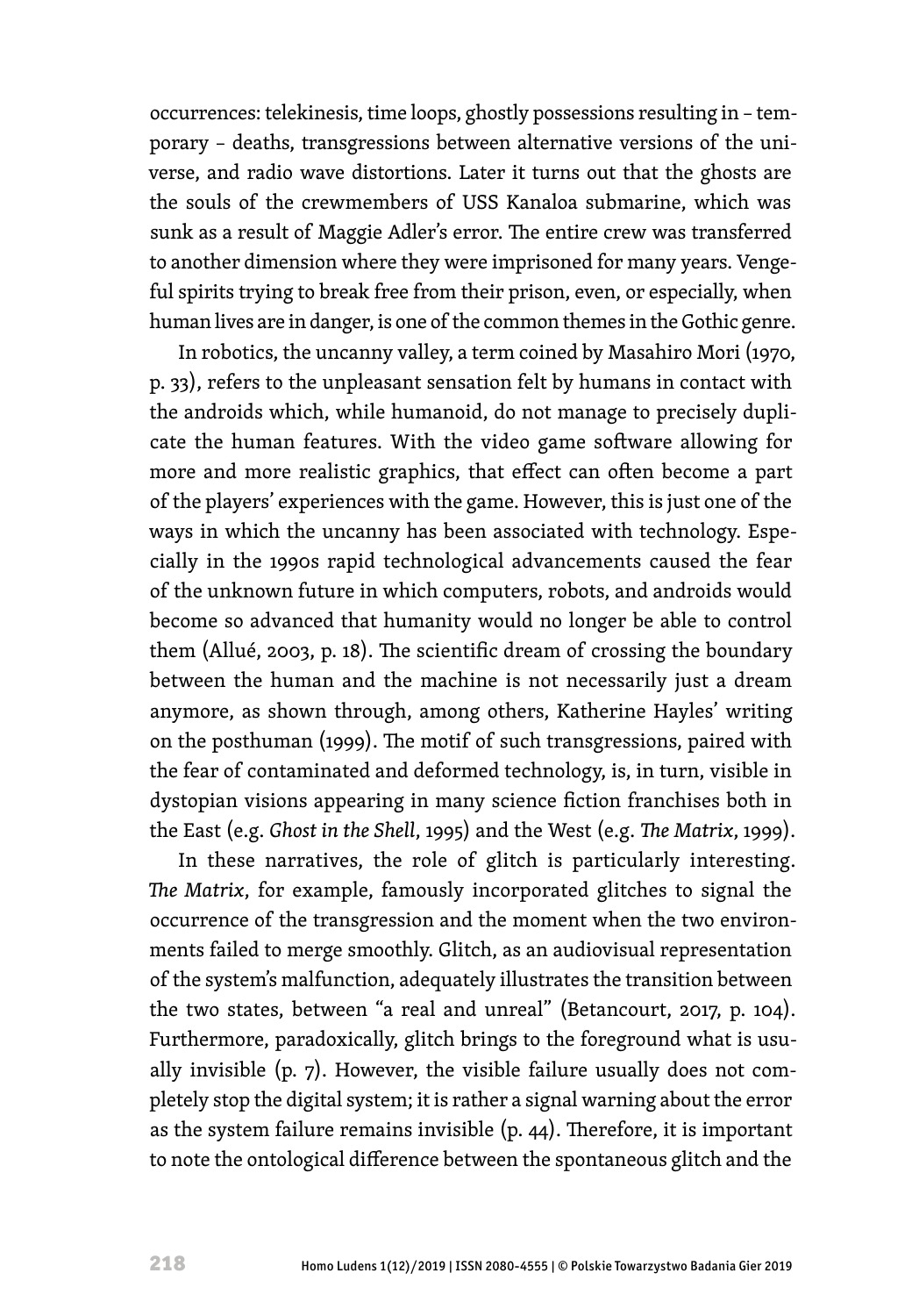Morandi's "glitch-alike" or Menkman's "domesticated glitch" identified with the artistic context and the deliberate construction of the glitch-like audiovisual representation (2017, p. 87).

Such artistic interferences can be thus interpreted as an attempt to take control of what, by definition, is uncontrollable, to adopt the error as a part of a larger whole, an attempt to tame what is unfamiliar. As a result, a new type of intentional interference is created, one that no longer is an accident, and, thus, at the same time, ceases to be a mistake, changing its ontological status and defying its original purpose. The glitch then is a symbol of (its own) transgression from one state to the other. The use of error becomes art in its own right and points to another way in which video games engage players.

The aforementioned transgressive play can involve the exploitation of the first type of glitches, understood as actual errors in the coding, which could entrap the opponent in the corner and therefore reduce the threat they pose. It is the second type, though, which is of importance in the case of *Oxenfree.* 

There, the glitch is the visual representation of the breaches between the worlds, and, therefore, it accompanies the ghosts' presence. On the one hand, the visual glitch distorts the image, disorienting the player and forcing them to share the characters' anxiety, but simultaneously the glitch represents the rift between the worlds and the incomprehensible nature of the other realm. The glitches vary in size and form, with some softer disturbances applied to the image in the moments of tension between the characters, allowing for speculation as to whether they were the results of personal differences or supernatural interferences. On the other hand, the audiovisual glitch of the radio waves is introduced as a gameplay mechanic. While telling each other ghost stories, Alex's friends already were aware of the ghosts' influence on the radio – an element often associated with ghost presence in popular culture. The characteristic white noise, e.g. the uncomfortable cracks on the radio, adds to the atmosphere of the supernatural mystery. Alex can use her radio, which is visualised above her head in green neon color. Using the radio influences not only the game's sound but also the image, creating an impression of screen malfunctions, intertwining the audio layer with the visual one.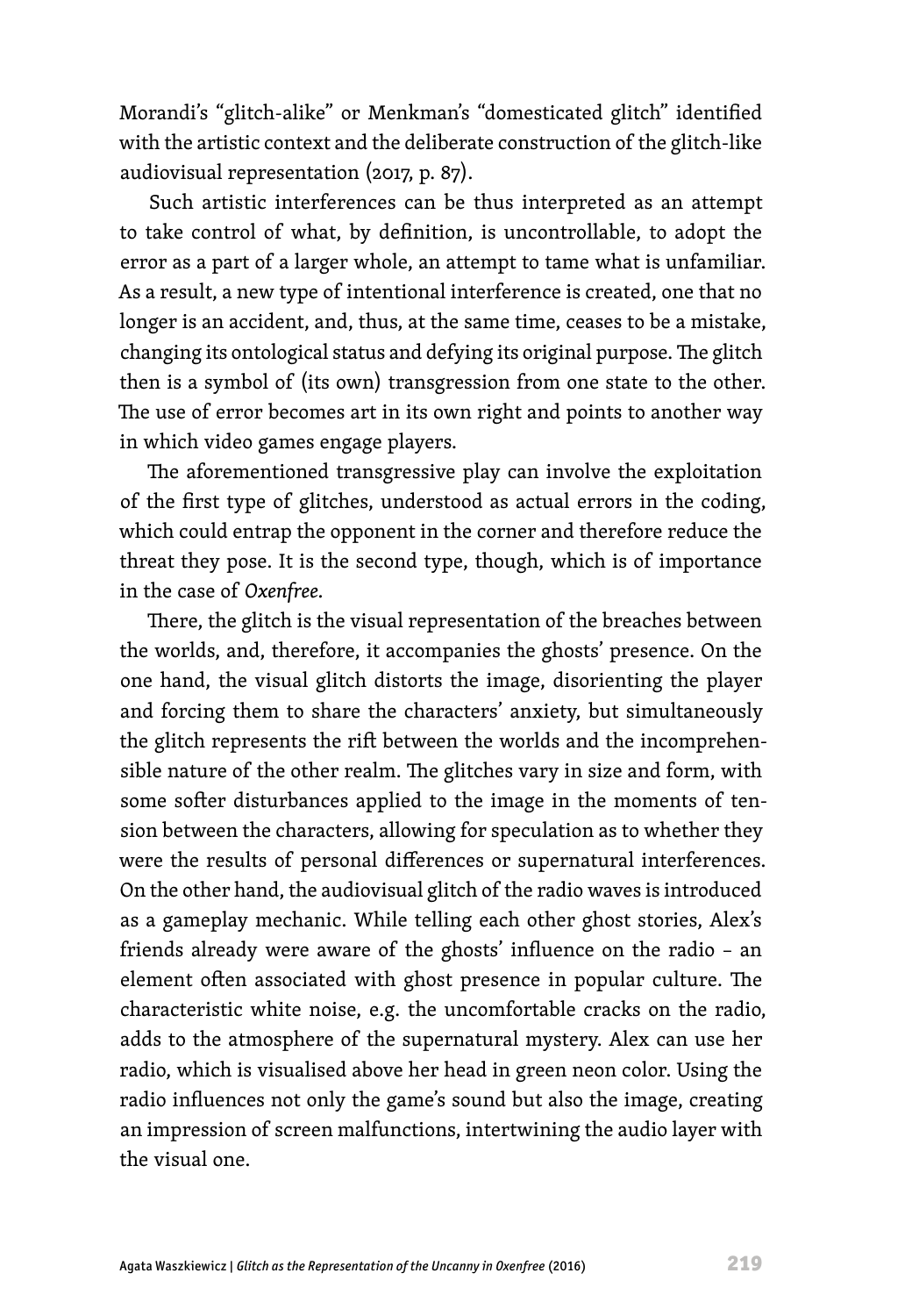That unpleasant feeling often evoked by ghosts, ghouls, and other supernatural entities, especially when their presence is subtle and suspected rather than seen, is often connected with the concept of the uncanny. Its modern use has been widely ascribed to Sigmund Freud's essay from 1919 (Proulx et al., 2010, p. 817), although it would be unjust to omit the essay titled *On the Psychology of the Uncanny* which Wilhelm Jentsch wrote almost fifteen years earlier (1906). In both texts, the uncanny is described as an experience of anxiety caused when animate and inanimate objects become confused (Hollington and Kyprianou, 2007, p. 17.1) or the known becomes mixed with the unknown. As an example of the latter, Freud uses the experience of *déjà vu*, which, together with other kinds of repetitions, is one of the most common phenomena causing the uncanny (Punter, 2007, p. 129). The most striking but also the most straightforward example of experiencing the uncanny is the encounter with the undead in a Gothic story; in the most obvious way, they represent the transgression between the binarities of life and death, familiar and unfamiliar.

In psychology, the equivalent of the uncanny could be found in the concept of "cognitive dissonance" (Festinger, 1962, p. 93) – an unpleasant state of psychological tension manifested as a result of a conflict between one's beliefs and behaviors, or between two contradictory judgments. Thus, the dissonance can be described primarily in terms of psychological discomfort, which, in its consequence, acts as an important bodily motivator. Similarly to the hunger pushing animals to find a source of food, it drives humans to change either the behavior or the belief (Elliot and Devine, 1994, p. 382). However, such change of behavior is more difficult in the case of the uncanny due to its extrinsic positioning, thus depriving the person of the control over the situation and creating a dissonance. The fear is a result of that discomfort, and the lack of other reactions at disposal of the person. Authors writing on the uncanny often emphasize that the term itself is as inconsistent and ambiguous as the phenomenon itself (Holmes, 2010, p. 256).

### **3. Transgressions and the augmented reality of Oxenfree**

Despite the game's rather linear narrative, the players' actions influence the lives of the characters after they leave the island. Alex narrates the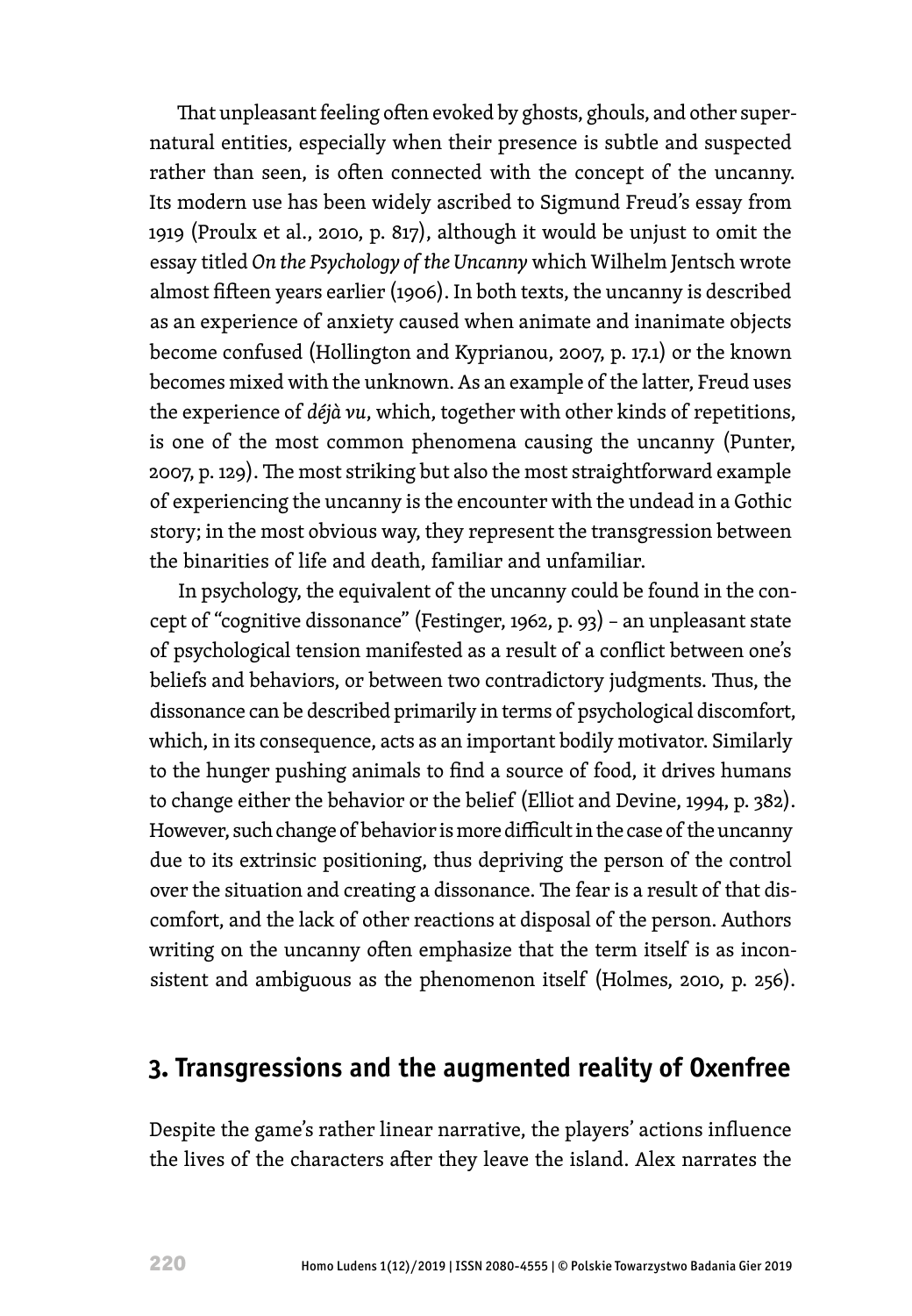final events offscreen while the portraits of the characters show, together with the statistics comparing the choices against the other players' outcomes. Arguably, this sequence grants the illusion of players' agency and the meaningfulness of their choices, which, however, can be further questioned when it is revealed that Alex and other characters have never in fact left the island, instead being imprisoned in a time loop. There, in the game plus, after a replay, one can send a message back in time and warn Alex not to come to the island, thus breaking the ghost curse. Such branched narrative and nonlinearity, just like tales within tales, interpolated stories and other framing devices, again reflect the Gothic aesthetics, which, according to Eve Kosofsky Sedgwick, is "discontinuous and involuted" (Chess, 2017, p. 388).

The Gothic is a genre with major potential for transgressive narratives: it often plays with and against traditional gender roles and unconscious, often ignored fears. In the video game context, the types of transgression vary and can depend on the player's motivation and the area of the game where they occur. Holger Pӧtzsch (2018) identifies seven different types of video game transgressions: ludic, diegetic, critical, hegemonic, juridical, situational, and idiosyncratic. Nonetheless, *Oxenfree* does not seem to meet any of the criteria since Pӧtzsch's categories concentrate mostly on the players' agency. The transgressions often take place on the social level through the creation and actions of specific guilds, including queer ones (Sundén, 2013, p. 171). Another important example includes the political actions, including the many types of queer play (Ruberg, 2010, p. 109), and the pacifistic methods of beating the otherwise violent games. Some examples may include mastering the so-called "speedruns" and finding ways to beat the game as fast as possible (Smith et al., 2013, p. 132), as well as various methods of cheating, whether through exploiting glitches or using the "cheat codes". A famous example of the glitch use is the warthog jumping method discovered by a *Halo* player, allowing the players to access parts of the landscape not designed to be seen (Aarseth 2007, p. 132). It is interesting, however, to notice the role of glitch in *Oxenfree.* Despite its important function glitch usually has in facilitating the acts of ludic transgression, in this case it is a part of the aesthetic and narrative layer rather than the ludic one. By making glitch purposeful and reliable, it is being stripped of its subversive and transgressive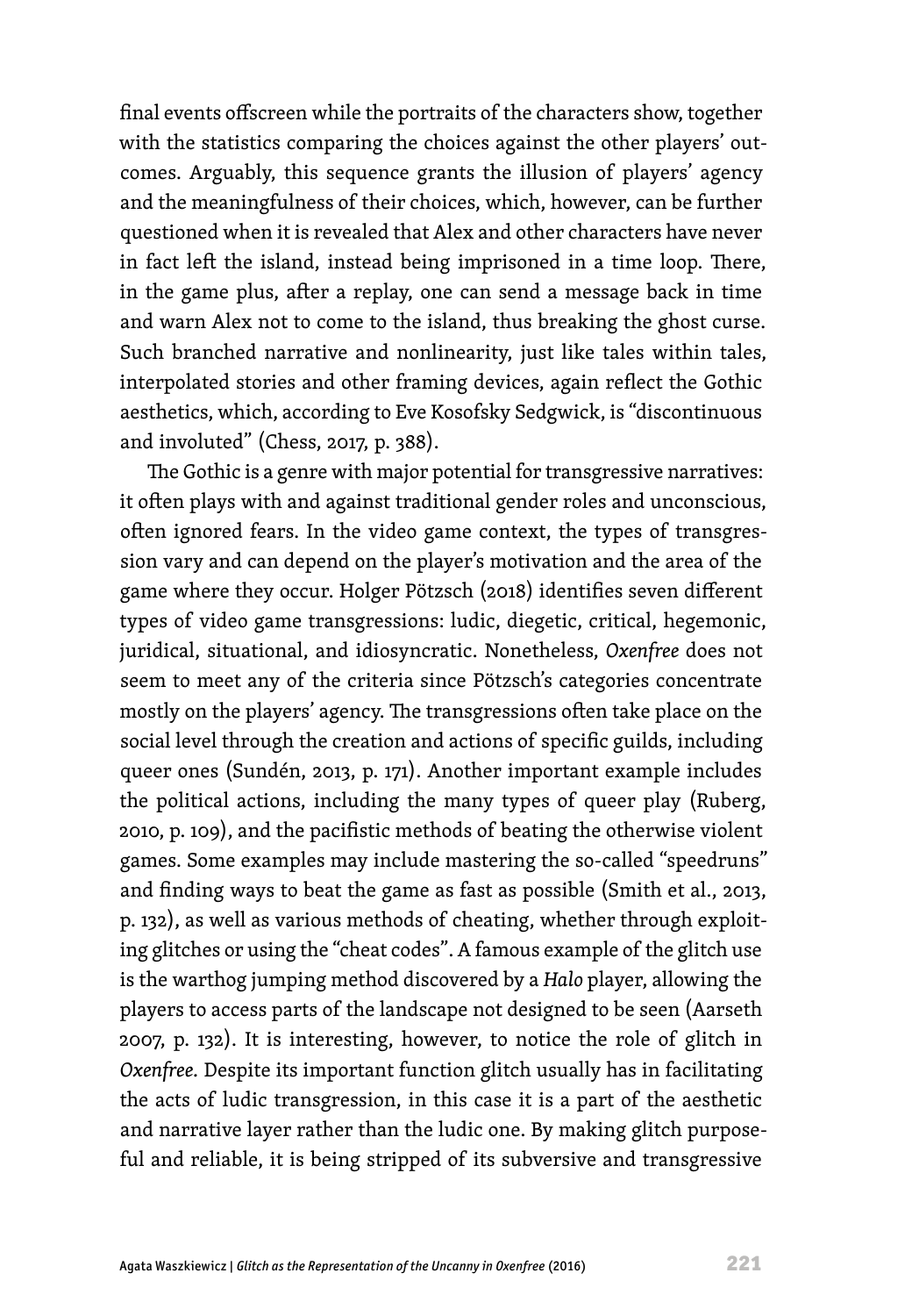potential. Instead, it symbolizes the otherworldly nature of the ghosts as transgressive – again, in the sense of crossing the boundaries.

However, transgressions can also be understood as subversions of expectations towards the genre (Jørgensen, Karlsen, 2018). Here, the looped ending plays on the expectation which dictates where the game should end. The game further crosses over, engaging the players on the socials and global levels. Although *Oxenfree* is not an augmented reality game, its developers engaged the players in a meta-game reaching beyond the in-game narrative. Fans discovered an encoded message hidden in the distorted, glitched radio frequencies found in the game, which pointed them to a Twitter account. Subsequently, following his interest and enthusiasm towards the game, an American Youtuber, Jesse Cox, received and uploaded a trailer which, unlike its previously released versions, included glitched images at the end revealing several red letters. Those led the fans to another site which was a clue leading to the location in Fort Ward in Washington where a box was hidden. According to the information posted on the forums, it contained letters written by Alex from all the alternate universes from the game and a tape player including the music from the game (Hester, 2016).

In this case, the augmented reality elements were not a part of the game in the sense that they were not required in order to complete it, but it is difficult to omit them when discussing the transgressive elements of the game. Despite the game's short length and the seeming straightforwardness of the plot, soon it reveals its many layers. The omnipresent glitch is more than just an aesthetic choice, betraying the game's many transgressions. On the narrative level, there are ghosts who cross from one world to another, from the incorporeal to corporeal upon possession. On an aesthetic level, the artistic glitch connects the audiovisual elements. Finally, the game subtly blurs the line between the game and the real world. Thus, the glitch becomes a visual representation of the *uncanny*.

### **Conclusion**

Despite the scarcity of video game titles that could be classified as Gothic, the discussed medium allows for different new forms of actualization of the features of the genre*. Oxenfree* follows many characteristic tropes,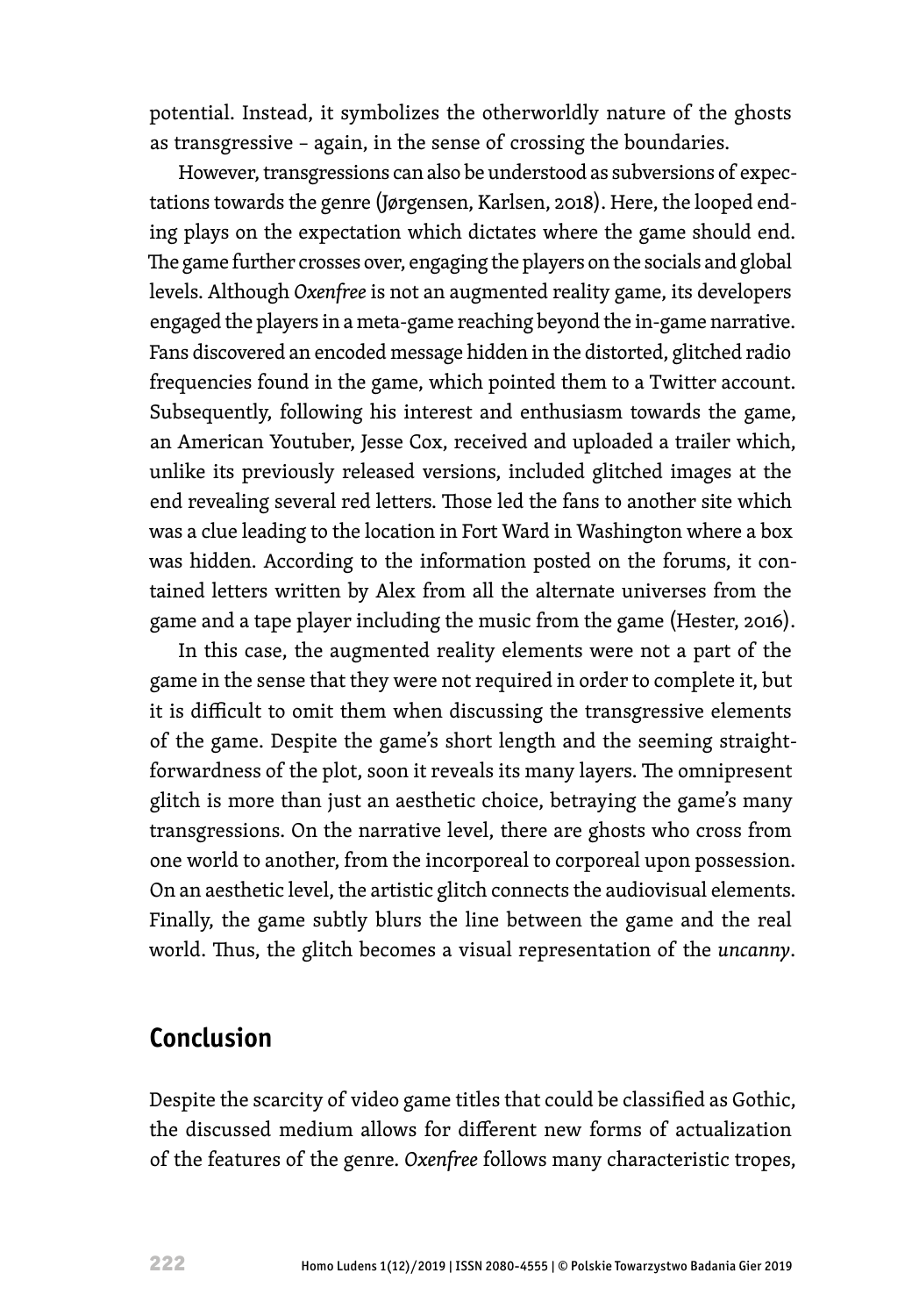including the strong female protagonist, haunted mansion, and the presence of malicious ghosts whose presence and the uncanny feeling they cause manifests through the use of glitch. Furthermore, the transgressions which are often found in Gothic narratives can be traced to the open ending and the framing device of the ghosts' curse trapping the protagonist in the narrative. By engaging the players on social media, the game transcends the borders of the digital artefact and creates a new experience with the potential of bonding the fan communities.

Furthermore, the small changes to the second playthrough, such as the ghosts who seem to remember the player and their experiences from the first run, bring to mind such fourth wall breaking games as *Undertale*  (2015) or *The Stanley Parable* (2013). Both play with the player's expectations and their awareness of the game more boldly than it has been done before. By playing with time, *Oxenfree* subverts the player's expectations, blurring the line between the in-game world and the player's one.

#### **References**

- Aarseth, E. (2014). I Fought the Law: Transgressive Play and the Implied Player. In N. Segal & D.Koleva (Eds.), *From Literature to Cultural Literacy* (pp. 180–188). London: Palgrave Macmillan UK.
- Baelo Allué, S. (2003). Blurring Posthuman Identities: The New Version of Humanity Offered by Bicentennial Man. *ODISEA. Revista de Estudios Ingleses, 4,* 17-30.
- Betancourt, M. (2017). *Glitch Art in Theory and Practice: Critical Failures and Post-Digital Aesthetics*. New York: Routledge.
- Chess, S. (2015). Uncanny Gaming. *Feminist Media Studies*, *15*(3), 382–396.
- Edwards, J. D. (2017). Contemporary American Gothic. In J.A. Weinstock (Ed.), *The Cambridge Companion to American Gothic* (pp. 71–84). Cambridge, United Kingdom; New York, NY: Cambridge University Press.
- Elliot, A. J., & Devine, P. G. (1994). On the Motivational Nature of Cognitive Dissonance: Dissonance As Psychological Discomfort. *Journal of Personality and Social Psychology*, *67*(3), 382–394.
- Festinger, L. (1962). Cognitive Dissonance. *Scientific American*, *207*(4), 93–106.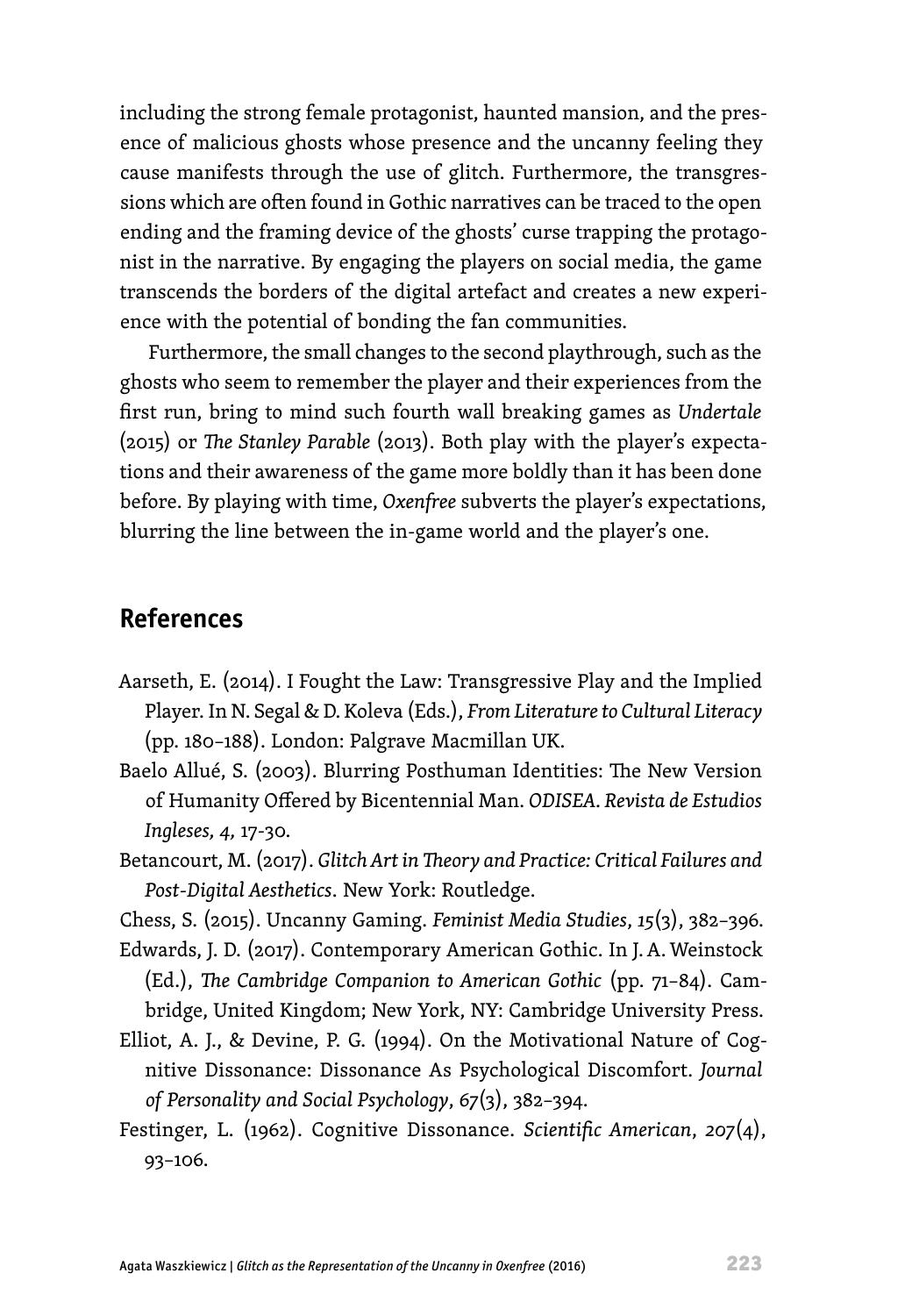- Freud, S., Strachey, J., Cixous, H., & Dennomé, R. (1976). Fiction and Its Phantoms: A Reading of Freud's Das Unheimliche (The "uncanny"). *New Literary History*, *7*(3), 525–645.
- Hayles, N. K. (1999b). *How We Became Posthuman: Virtual Bodies in Cybernetics, Literature, and Informatics*. Chicago, Ill: University of Chicago Press.
- Hester, Blake (2016, 9 June). *The Oxenfree Alternate Reality Game You Probably Didn't Know About.* Retrieved from <[https://killscreen.com/arti](https://killscreen.com/articles/oxenfree-alternate-reality-game-probably-didnt-know/)[cles/oxenfree-alternate-reality-game-probably-didnt-know/>](https://killscreen.com/articles/oxenfree-alternate-reality-game-probably-didnt-know/).
- Hollington, S., & Kyprianou, K. (2007). Technology and the Uncanny, 17.1–17.10.
- Holmes, E. G. (2010). Strange Reality: On Glitches and Uncanny Play. *Eludamos. Journal for Computer Game Culture*, *4*(2), 255–276.
- Jentsch, E. (1997). On the Psychology of the Uncanny (1906). *Angelaki*, *2*(1), 7–16.
- Jørgensen, K. & Faltin Karlsen. (2018). Introduction. In *Transgressions In Games and Play* (pp. 1–9). Cambridge, London: The MIT Press.
- Oshii, M. (1995). *Ghost In The Shell: Movie*. Palm Pictures.
- Pӧtzsch, H. (2018). Forms and Practices of Transgressivity in Videogames. In *Transgressions In Games and Play* (pp. 46–62). Cambridge, London: The MIT Press.
- Proulx, T., Heine, S. J., & Vohs, K. D. (2010). When Is the Unfamiliar the Uncanny? Meaning Affirmation After Exposure to Absurdist Literature, Humor, and Art. *Personality and Social Psychology Bulletin*, *36*(6), 817–829.
- Punter, D. (2007). The uncanny. In C. Spooner & E. McEvoy (Eds.), *The Routledge Companion to Gothic* (pp. 129–136). London – New York: Routledge.
- Ruberg, B. (2015). No Fun: The Queer Potential of Video Games that Annoy, Anger, Disappoint, Sadden, and Hurt. *QED: A Journal in GLBTQ Worldmaking*, *2*(2), 108–124.
- Smith, T., Obrist, M., & Wright, P. (2013). Live-streaming Changes the (Video) Game. In *Proceedings of the 11th European Conference on Interactive TV and Video* (pp. 131–138). New York, NY, USA: ACM.
- Spooner, C., & McEvoy, E. (Eds.). (2007). *The Routledge Companion to Gothic*. London – New York: Routledge.